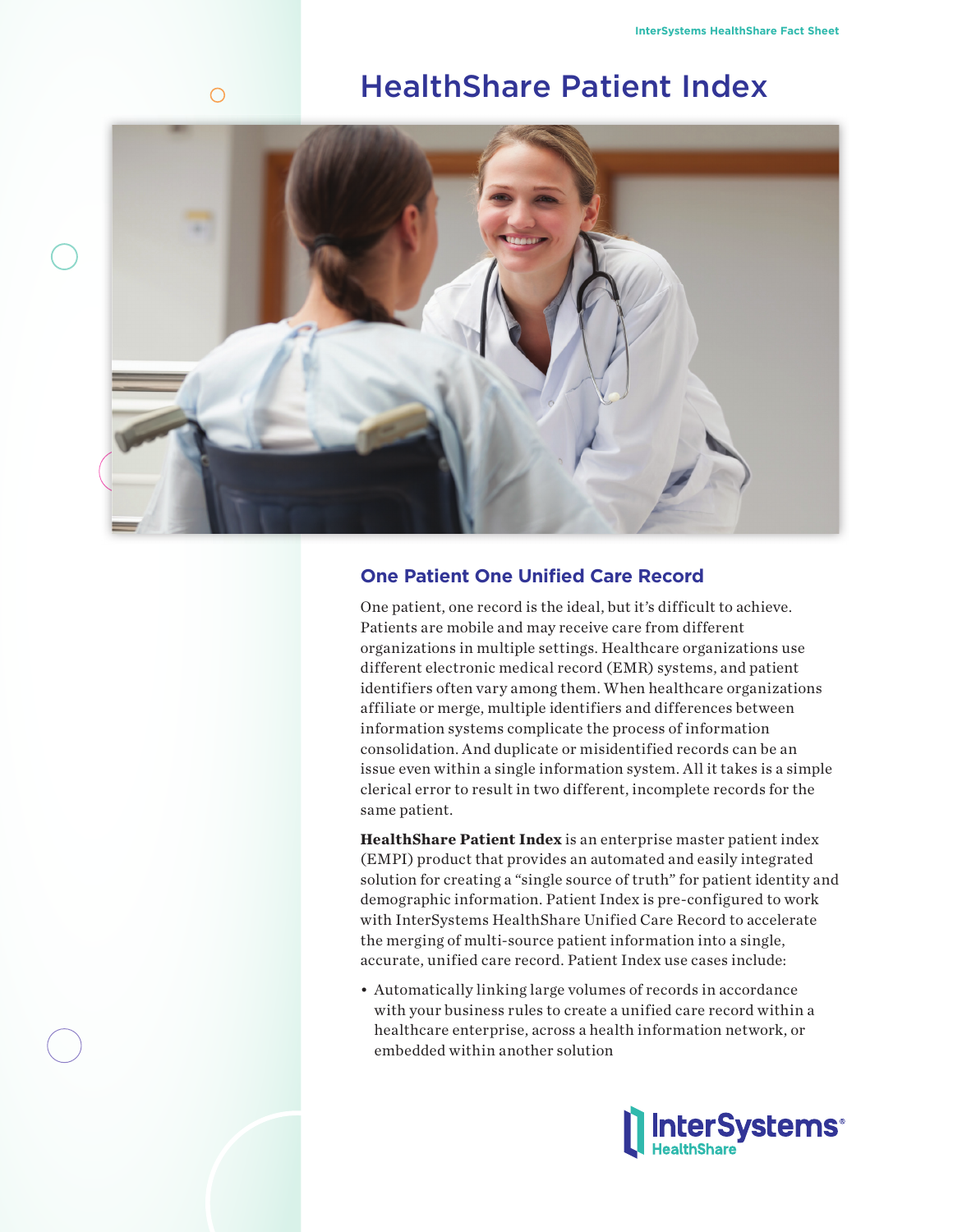• Recognizing the creation of duplicate records in real time and triggering corrective actions

## Adding Safety and Accuracy to Shared Health Information

A sophisticated matching engine using deterministic and probabilistic logic sits at the center of Patient Index. This set of software algorithms and services provides record matching and automated tuning tools to adjust the algorithms based on your data set.

## Key Features

#### **Data Quality Framework**

Data Quality Framework (DQF) is an analysis utility that makes creation of the EMPI faster and more accurate, and the EMPI itself easier to maintain. Using DQF you can determine the cleanliness, or not, of data coming from source systems. With this knowledge you can work with source system managers to improve data quality, or establish routines to clean the data before it reaches your EMPI. DQF includes dashboards that display data-source trends over time and other intelligence, making it easier to catch potential issues early and prevent bad data from entering your EMPI.

### **Dashboards**

Patient Index includes usage and detail dashboards that help you achieve the highest levels of record-matching accuracy. Overview dashboards include information like the number of logins by user and the number of imported patient records. The Linkages detail dashboard provides insight on how records are or are not linking across particular facilities or the entire environment. The Record Summary dashboard tracks usage, including counts and trends of adds, updates, and merges against records over a given time.

#### **Batch Import**

The Batch Import utility is used to bulk-load patient data into the system. This can be useful when onboarding a new data source, or when migrating a data source from an existing system. Batch Import provides APIs to ingest demographic data into Patient Index and export data from the patient registry.

### **Whole Record Viewer**

To facilitate manual review and validation, the Whole Record Viewer lets you efficiently compare and validate patient identity and demographics across all source records on a single screen.

#### **Composite Record**

Patient Index automatically determines which records refer to the same individual and creates a single composite demographic record for each patient. When there are slight differences between data sources, the system uses configurable rules to choose the most trusted source. Data that is out of sync or out of date can be highlighted by the system for manual review.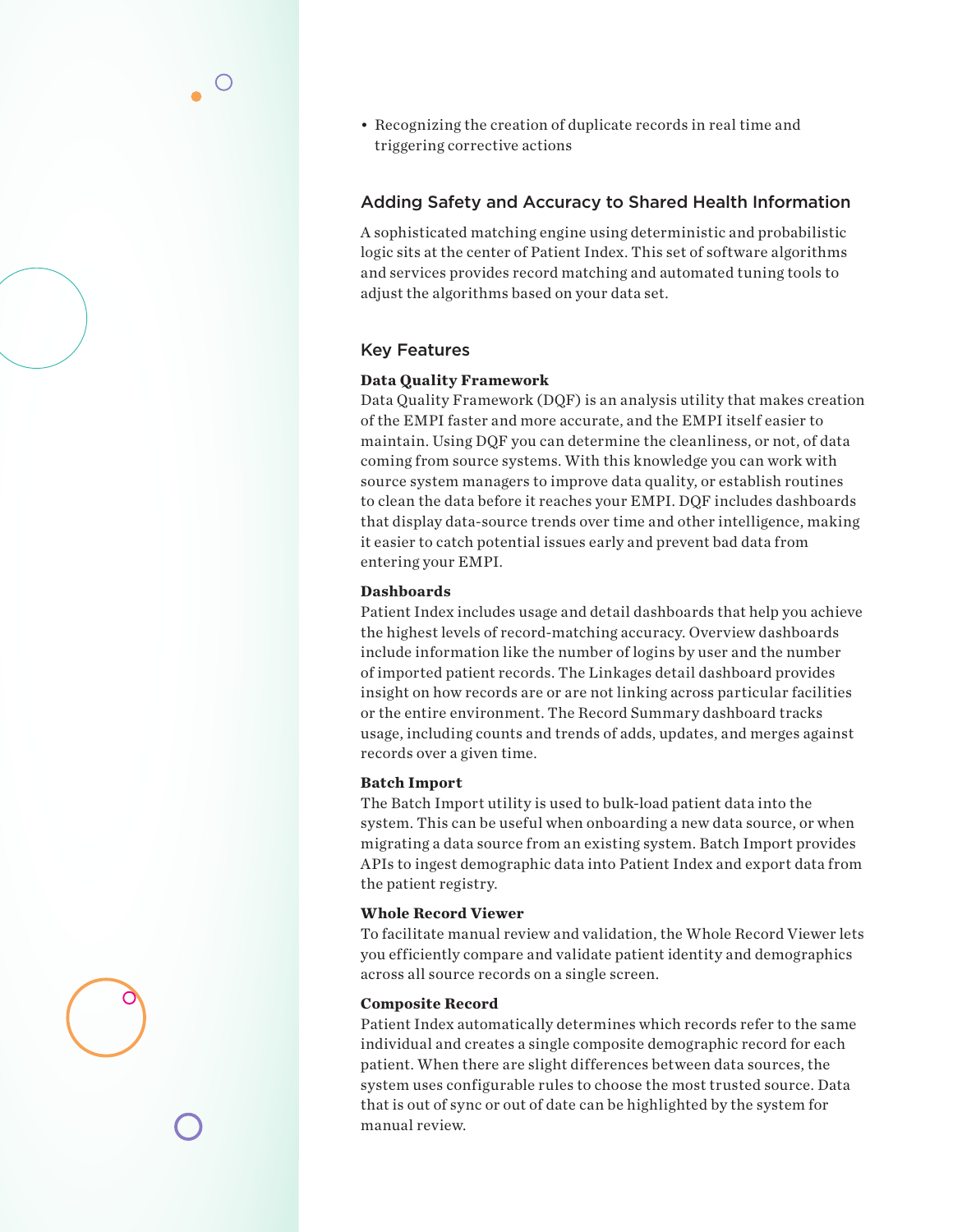#### **Workflow Integration**

Patient Index includes easy-to-use and configurable workflows to manage those cases where manual intervention is required. It also automatically notifies other systems and facilities about important changes to patient information.

#### **Record Integrity and Configuration Evaluator**

These utilities help you ensure optimal settings and operation of your EMPI before go-live and after. The utilities run on the live system, and do not need service interruptions to diagnose and repair system configuration or data integrity issues, if they exist.

#### **Standards-Based APIs for Connectivity**

Built-in secure and robust support for standards, including HL7 FHIR®, HL7®v2, IHE (PIX, PDQ, PDQm, XCPD), and Web Services, enables you to easily integrate Patient Index with the other applications in your enterprise.

#### **Customized Rules**

A built-in rules engine allows you to create and implement sitespecific logic, such as customized patient matching and alerting.

#### **Auditing and Security**

A secure, role-based portal manages access to data and utilities. All record updates are audited, as are all decisions to link or unlink patient records.

## More than a Service

Patient Index is part of the HealthShare suite of connected health solutions, and can be delivered as a managed service. Combine Patient Index with HealthShare Unified Care Record, HealthShare Health Insight, HealthShare Provider Directory, or HealthShare Personal Community to advance your digital transformation strategy.

#### Customer Support and Education

When you select Patient Index, you get more than technology. You also get our acclaimed customer support and extensive educational opportunities. Search for Patient Index education resources at Learning.InterSystems.com. Learn more about Patient Index and all of the products within the HealthShare suite at **InterSystems.com/ HealthShare**.

**LEARN MORE ABOUT PATIENT INDEX AND ALL OF THE PRODUCTS WITHIN THE HEALTHSHARE SUITE AT INTERSYSTEMS.COM/ HEALTHSHARE.**